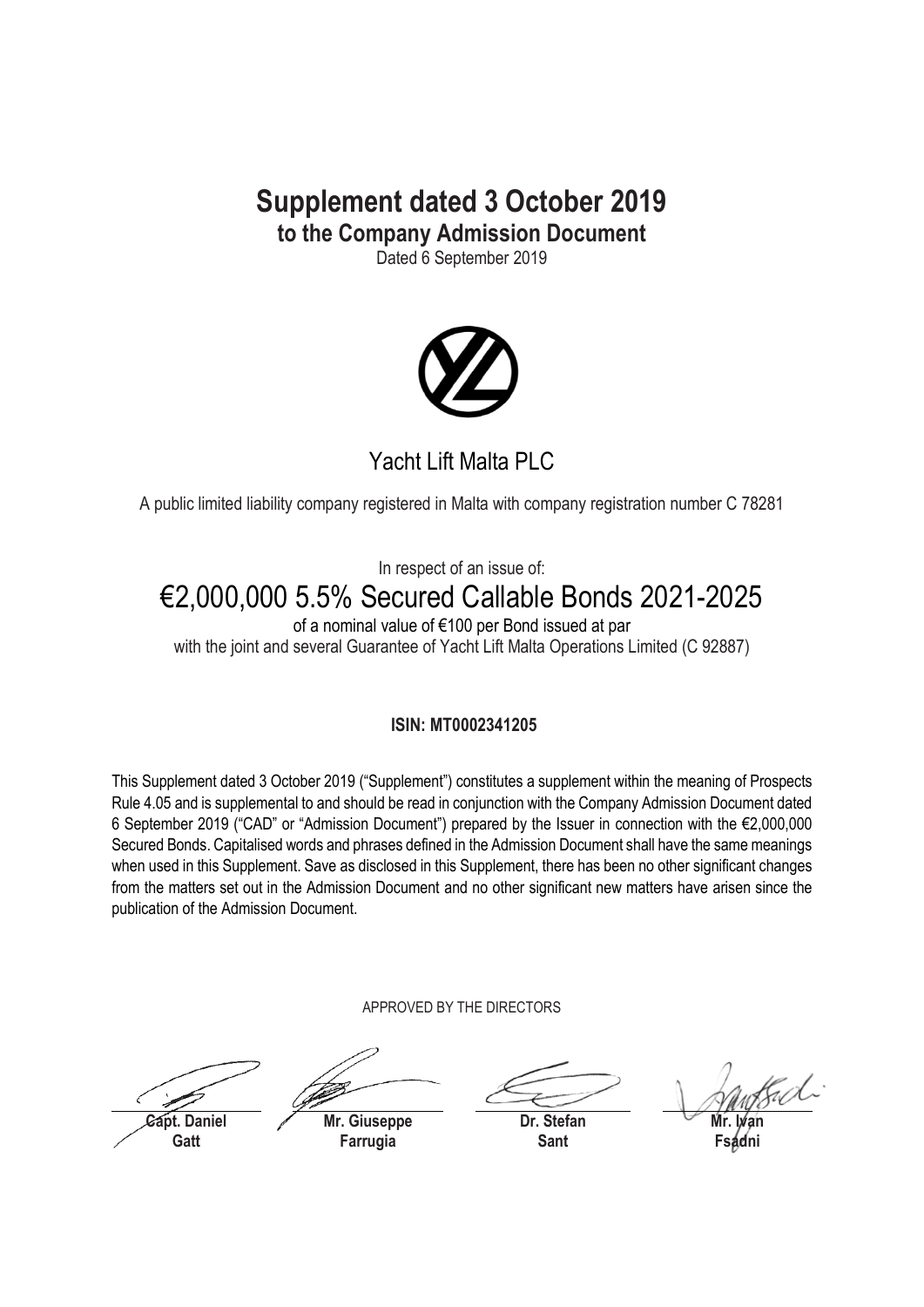The MSE has authorised the issue of the Admission Document and this Supplement and will be authorising the admissibility to listing of the Bonds on the Prospects MTF List on 9 October 2019. This Supplement contains information given in compliance with the Prospects MTF Rules for the purpose of giving information supplemental to the Company Admission Document since its date of publication. The Board of Directors of the Issuer accepts responsibility for the information contained in this Supplement. To the best of the Directors' knowledge, the information contained herein is in accordance with the facts and does not omit anything likely to affect the import of such information.

As provided for in Section 19.6 of the Admission document, the Collateral *inter alia* consisted of a second ranking special hypothec on each of Security Property C and Security Property D. Security Property C and Security Property D were subject to a first ranking hypothec in favour of HSBC Bank (Malta) PLC. Subsequent to the issue of the Admission Document, the first ranking hypothecs in favour of HSBC Bank (Malta) PLC were settled in full and released. The Collateral provided for the fulfilment of the Issuer's obligations, in terms of the Bond Issue and pursuant to this Supplement, will now be that of a first ranking hypothec on each of Security Property C and Security Property D, rather than a second ranking hypothec on each of said properties, thus enhancing the quality of Collateral held by the Security Trustee on behalf of Bondholders.

In terms of Prospects MTF Rule 4.05.01.01, investors shall have the right to withdraw their subscriptions to the Bonds within two market business days from the publication date of this Supplement. In this regard subscribers that intend to withdraw their application shall do so by not later than 7 October 2019 by contacting Calamatta Cuschieri Investment Services Ltd (the Placement Agent and Manager) at info@cc.com.mt or on telephone number 25 688 688.

The Admission Document shall be supplemented by the following information:

### **1.1 Definitions**

*The definition of "Collateral" set out in Section 1 (Definitions) of the Admission Document shall be deleted and replaced with the following:*

**Collateral** the following security rights granted in favour of the Security Trustee for the benefit of Bondholders:

- a) a pledge by the Company, Giuseppe Farrugia (ID 96095M) and Daniel Gatt (ID 16301L) over all of their respective shares held in the Guarantor, from time to time, in virtue of the Pledge Agreement, in favour of the Security Trustee in its capacity as trustee of the Yacht Lift Security Trust pursuant to the terms of the Security Trust Deed;
- b) first ranking special hypothecs over the Security Property A and Security Property B, respectively (each as defined separately below), in favour of the Security Trustee in its capacity as trustee of the Yacht Lift Security Trust pursuant to the terms of the Security Trust Deed;
- c) a first priority mortgage on the Dock (as defined below), once constructed, delivered and registered in the name of the Guarantor, in favour of the Security Trustee in its capacity as trustee of the Yacht Lift Security Trust pursuant to the terms of the Security Trust Deed;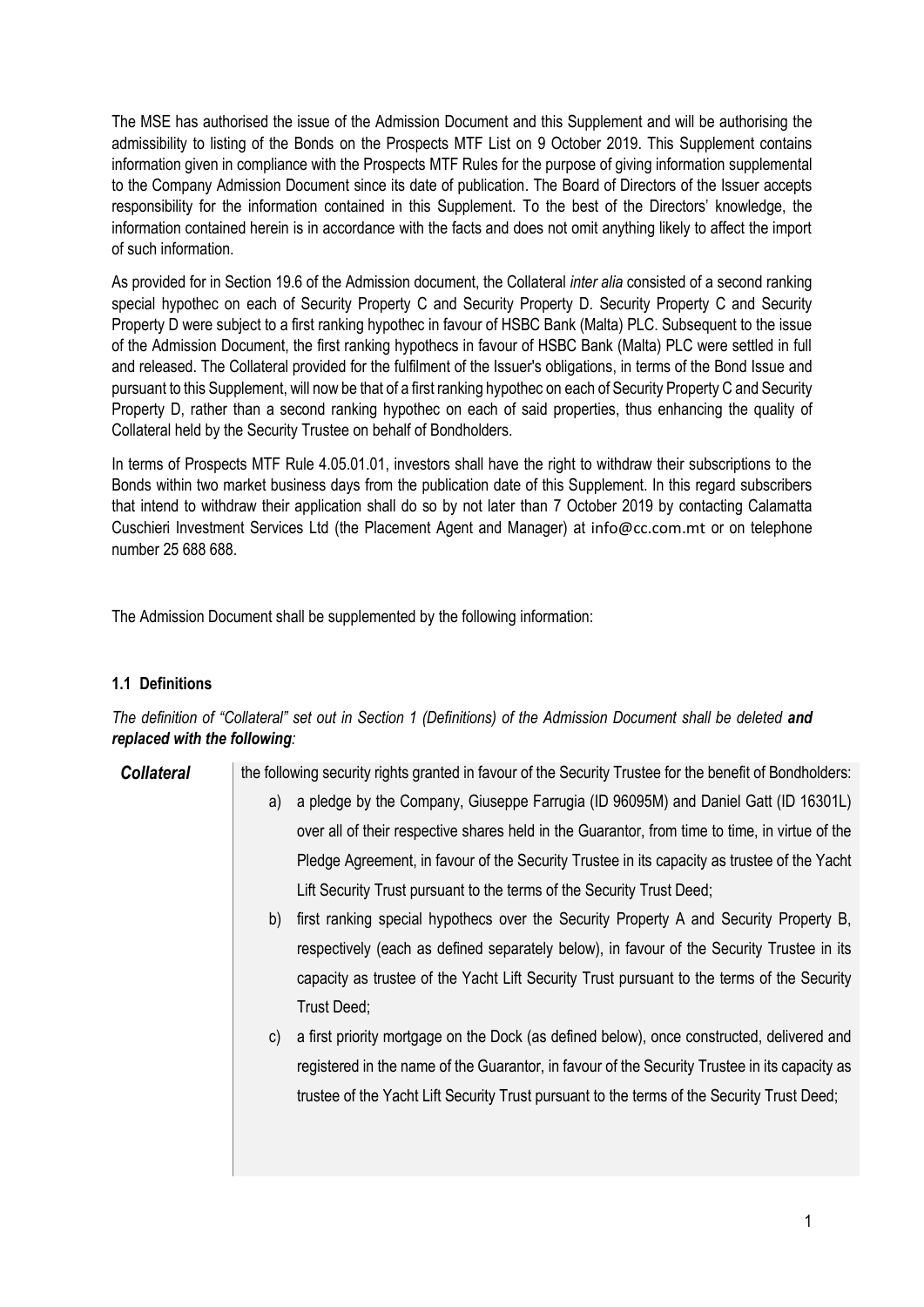- d) a pledge over the proceeds from the Insurance Policy in favour of the Security Trustee in its capacity as trustee of the Yacht Lift Security Trust pursuant to the terms of the Security Trust Deed; and
- e) **first ranking** special hypothecs over the Security Property C and Security Property D, respectively (each as defined separately below), in favour of the Security Trustee in its capacity as trustee of the Yacht Lift Security Trust pursuant to the terms of the Security Trust Deed;

#### **1.2 Expected Timetable of Principal Events**

*Clause D.6 in Section D (Offer) of the Admission Document shall be deleted and replaced with the following:*

#### **Expected Timetable of Principal Events:**

| 1. Application Forms Available                           | 6 September 2019                      |
|----------------------------------------------------------|---------------------------------------|
| 2. Issue Period                                          | 9 September 2019 to 13 September 2019 |
| 3. Commencement of Interest on Bonds                     | 13 September 2019                     |
| 4. Date of constitution of initial Collateral            | 30 September 2019                     |
| 5. Announcement of Basis of Acceptance                   | 13 September 2019                     |
| 6. Expected Dispatch of Allotment Advices and Refunds    | 13 September 2019                     |
| of Unallocated Monies, If Any                            |                                       |
| 7. Deadline of subscription withdrawals                  | 7 October 2019                        |
| 8. Expected Date of Admission of the Bonds to            |                                       |
| Prospects MTF List                                       | 9 October 2019                        |
| 9. Expected Date of Commencement of Trading in the Bonds | 10 October 2019                       |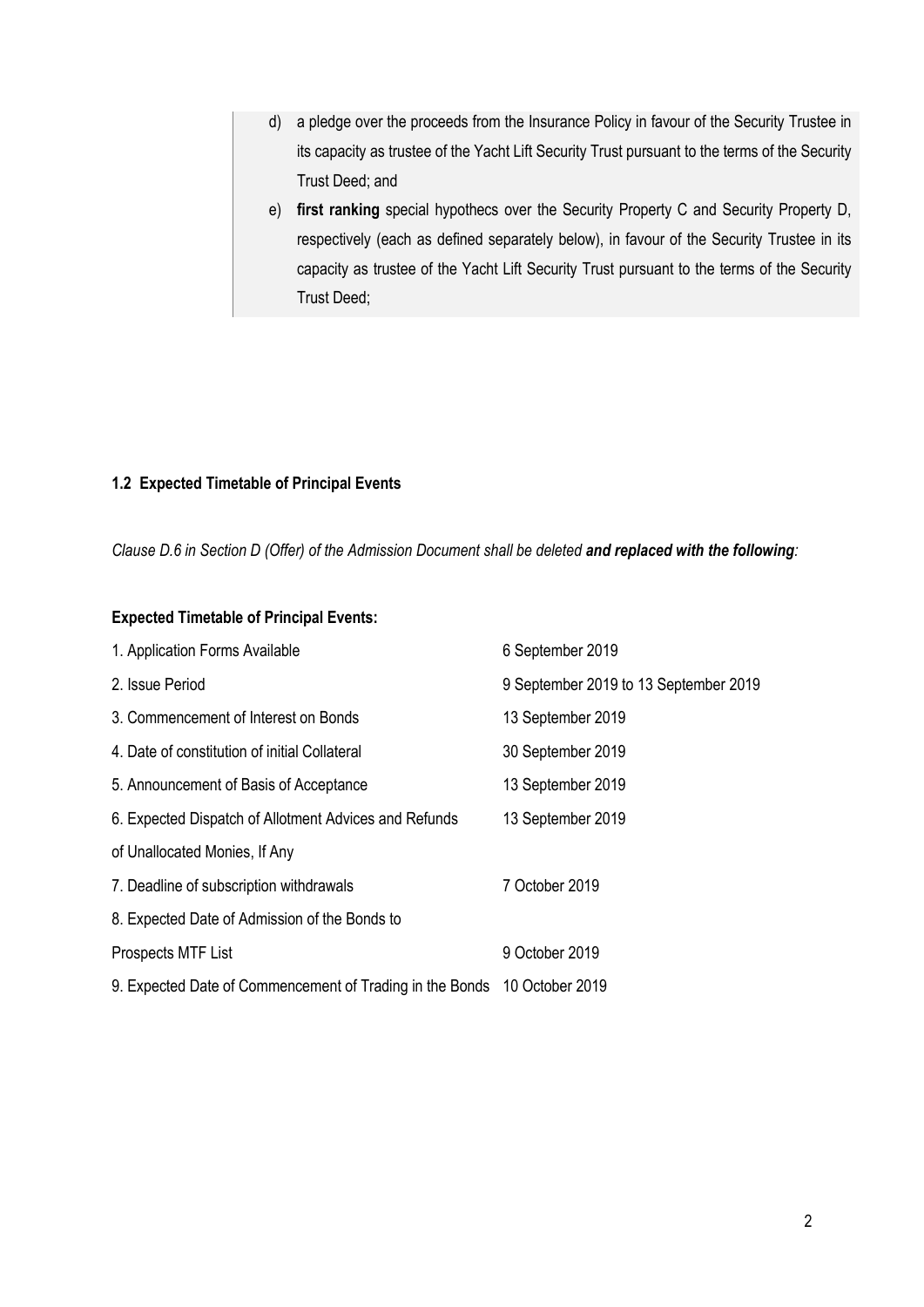### **1.3 Security**

*Sub-Section 19.6 (Information Concerning the Bonds - Security) of the Admission Document shall be deleted and replaced with the following:*

#### **19.6 Security**

Security for the fulfilment of the Issuer's obligations in terms of the Bond Issue is to be granted in favour of the Security Trustee for the benefit of Bondholders, by way, *inter alia*, of the granting of the Collateral, as described hereunder.

Specifically, the Collateral Givers, the Issuer, the Guarantor, Capt Daniel Gatt and Giuseppi Farrugia, as the case may be, have agreed to grant the Collateral in favour of the Security Trustee for the benefit of Bondholders, as primary beneficiaries, in terms of the Deeds of Hypothec, the Pledge Agreement and the Security Trust Deed, and to appoint the Security Trustee to hold and administer the Collateral under trust. The Collateral will secure the claim of the Security Trustee, for the benefit and in the interest of Bondholders, for the repayment of the principal and interest under the Bonds. The initial Security Trustee is GVZH Trustees Limited.

The aforesaid security shall be constituted in favour of the Security Trustee for the benefit of all Bondholders from time to time registered in the CSD.

The Issuer, the Guarantor, the Collateral Givers, Capt Daniel Gatt and Giuseppi Farrugia, have entered into a Security Trust Deed with the Security Trustee which consists of the covenants of the Issuer to pay the principal amount under the Bonds on the Redemption Date and interest thereon on each Interest Payment Date in terms of this Admission Document, the Pledge Agreement, the hypothecary rights under the Deeds of Hypothec and all other ancillary rights and benefits enjoyed by the Security Trustee (for the benefit of Bondholders) under the Security Trust Deed. The Collateral will be vested in the Security Trustee for the benefit of the Bondholders in proportion to their respective holding of Bonds.

The Security Trustee's role includes holding of the Collateral for the benefit of the Bondholders and the enforcement of the said Collateral upon the happening of specified events of default. The Security Trustee shall have no payment obligations to Bondholders under the Bonds, which remain exclusively the obligations of the Issuer.

In terms of the Security Trust Deed, the Security Trustee reserves the right to demand to the Issuer that additional or alternative property be given as security in addition to and/or in place of the initial security property, should at any given time the aggregate value of the Collateral be reported, pursuant to an independent architect's valuation report, to be lower than the nominal value of outstanding Bonds in issue. In such case, the Issuer shall identify, at its discretion, unencumbered property/ies which would replace or be added to the existing security property for the purposes of securing the Bond Issue, and procure that such steps are taken as may be necessary for such unencumbered property/ies to replace or be added to the then-existing security property. In the event that, upon such request being made by the Security Trustee, the Issuer's property portfolio does not comprise any immovable property which is unencumbered, the Issuer shall either: provide a cash guarantee in favour of the Security Trustee sufficient to cover the difference between the nominal value of outstanding Bonds in issue and the revised value of the security property as set out in the above-mentioned independent architect's valuation report; or take such steps as may be necessary to free any one or more of the properties in the Issuer's property portfolio from any existing encumbrances, and grant a first ranking special hypothec thereon in favour of the Security Trustee for the purpose of securing the Bond Issue.

In the event where the Security Trustee makes declarations of trust indicating additional or alternative property settled on trust as indicated above, the Issuer shall make the necessary company announcement in accordance with the Prospects MTF Rules to that effect.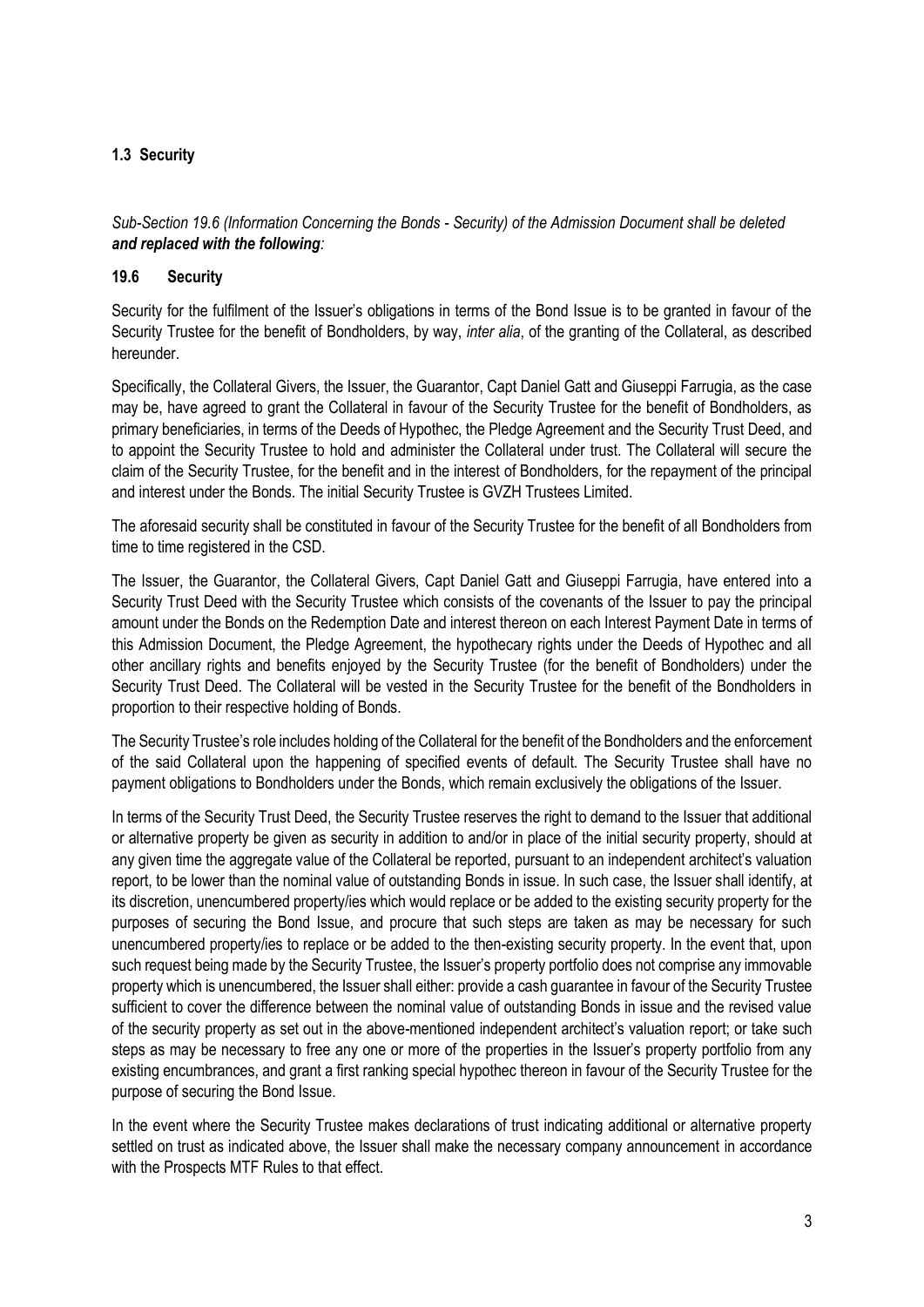The Security Trustee shall hold the said property under trust in relation to a commercial transaction (as defined in the Trust and Trustees Act, Chapter 331 of the laws of Malta) and transactions connected or ancillary thereto. Furthermore, the Security Trustee shall hold the said property under a security trust as provided in Article 2095E of the Civil Code (Chapter 16 of the laws of Malta). A security shall be, therefore, constituted in the name of the Security Trustee in the manner provided for by applicable law of Malta for the benefit of the Bondholders and this for all amounts owing to the Bondholders by the Issuer in terms of this Admission Document, as may be amended from time to time, including all amounts of interest or charges due in terms thereof, in relation to the Bonds.

In the event that the Issuer commits any of the Events of Default set out in section 19.14 below, including default of its obligations to repay any Bonds (together with interest and charges thereon) in terms of this Admission Document, the Security Trustee shall have the authority to enforce the Collateral.

The Security Trustee shall not be bound to take any steps to ascertain whether any Events of Default or other condition, event or circumstance has occurred or may occur. Until it shall have actual knowledge or express notice to the contrary, the Security Trustee shall be entitled to assume that no such Events of Default or condition, event or other circumstance has happened and that all applicable parties are observing and performing all the obligations, conditions and provisions on their respective part pursuant to this Admission Document, the Security Trust Deed, the Pledge Agreement and the Deeds of Hypothec. Provided further that, in the event that the Security Trustee becomes aware of the fact that an Event of Default has occurred or is likely to occur, it shall notify in writing the Malta Stock Exchange, the Corporate Advisor and the Bondholders of such fact without delay.

In the event that it is ascertained that any of the Events of Default has taken place, the Security Trustee may take one or more actions in accordance with the Companies Act and the Civil Code, but in all cases it shall in writing promptly advise both the Exchange as well as the Corporate Advisor furnishing details of the circumstances leading to the Event/s of Default.

Without prejudice to other powers and discretions of the Security Trustee in terms of the Deeds of Hypothec, the Pledge Agreement, and the Security Trust Deed, the Security Trustee shall have the discretion to enforce the Collateral on its own accord or upon receiving notice from the Bondholders that any of the Events of Default has occurred in accordance with the provisions of this Admission Document.

Following the Security Trustee's enforcement of the Collateral, subject to any other mandatory legally privileged claims that may require prior settlement in terms of law, the Security Trustee shall apply any available funds as follows:

- First to pay any sums due to the Security Trustee as trust administration costs or liabilities of the Security Trustee; and

- Secondly to pay the Bondholders any outstanding dues by the Issuer in terms of this Admission Document.

The initial property held under trust shall include:

- part of the bond issue proceeds in an amount of €889,500 to be deposited with the Security Trustee and held on trust. **As at the date of this Supplement an amount of €889,500 forming part of bond issue proceeds is held on trust by the Security Trustee**;

- A pledge over 12 Ordinary Shares having a nominal value of €1.00 per share held by Capt Daniel Gatt in the Guarantor;

- A pledge over 12 Ordinary Shares having a nominal value of €1.00 per share held by Giuseppi Farrugia in the Guarantor;

- A pledge over 1,176 Ordinary Shares having a nominal value of €1.00 per share held by the Issuer in the Guarantor. **In terms of a pledge of shares agreement dated 30 September 2019 entered into by and between the Issuer, the Guarantor, Giuseppi Farrugia (ID 96095M), Daniel Gatt (ID 16301L) and the Security Trustee, the Issuer, Giuseppi Farrugia (ID 96095M) and Daniel Gatt (ID 16301L) granted a pledge over all of their**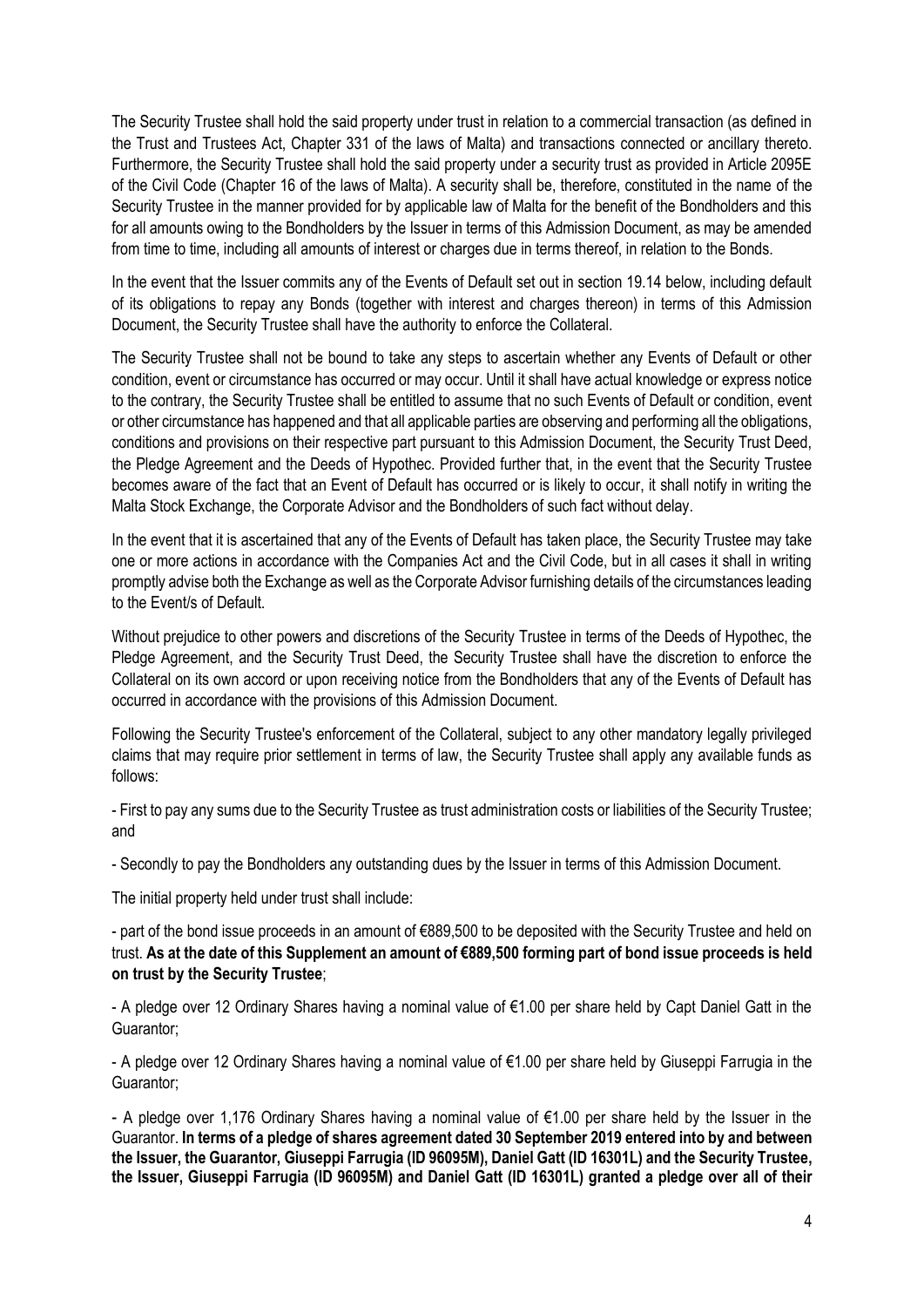**respective shares held in the Guarantor in favour of the Security Trustee in its capacity as trustee of the Yacht Lift Security Trust pursuant to the terms of the Security Trust Deed**;

- A first ranking Special Hypothec over the Security Property A owned by Collateral Givers A. Security Property A is valued at €490,000 in terms of an independent valuation report issued by Lawrence A. Gatt and dated 19 August 2019. **In terms of a deed in the records of Notary Jean Farrugia dated 30 September 2019, a first ranking special hypothec over Security Property A was granted in favour of the Security Trustee in its capacity as trustee of the Yacht Lift Security Trust pursuant to the terms of the Security Trust Deed**;

- A first ranking Special Hypothec over the Security Property B owned by Collateral Givers B. Security Property B is valued at €490,000 in terms of an independent valuation report issued by Lawrence A. Gatt and dated 19 August 2019. **In terms of a deed in the records of Notary Jean Farrugia dated 30 September 2019, a first ranking special hypothec over Security Property B was granted in favour of the Security Trustee in its capacity as trustee of the Yacht Lift Security Trust pursuant to the terms of the Security Trust Deed**;

- **A first ranking Special Hypothec over the Security Property C** owned by Capt Daniel Gatt. Security Property C is valued at €275,000 in terms of an independent valuation report issued by Lawrence A. Gatt and dated 19 August 2019. **Following settlement in full of the amount of €129,000 (plus bank charges and interest) due to HSBC Bank Malta plc in terms of a sanction letter dated 8 November 2010, HSBC Bank Malta plc granted the cancellation of the first ranking hypothec in its favour over Security Property C owned by Capt. Daniel Gatt, thereby rendering said Security Property C free and unencumbered. Thereafter, in terms of a deed in the records of Notary Jean Farrugia dated 30 September 2019, a first ranking special hypothec over Security Property C was granted in favour of the Security Trustee in its capacity as trustee of the Yacht Lift Security Trust pursuant to the terms of the Security Trust Deed**; and

- **A first ranking Special Hypothec over the Security Property D** owned by Giuseppi Farrugia. Security Property D is valued at €240,000 in terms of an independent valuation report issued by Lawrence A. Gatt and dated 19 August 2019. **Following settlement in full of the amount of €16,000 (plus bank charges and interest) due to HSBC Bank Malta plc in terms of a sanction letter dated 31 January 2012, HSBC Bank Malta plc granted the cancellation of the first ranking hypothec in its favour over Security Property D owned by Giuseppi Farrugia, thereby rendering said Security Property D free and unencumbered. Thereafter, in terms of a deed in the records of Notary Jean Farrugia dated 30 September 2019, a first ranking special hypothec over Security Property D was granted in favour of the Security Trustee in its capacity as trustee of the Yacht Lift Security Trust pursuant to the terms of the Security Trust Deed**.

**The aggregate value of the Security Properties is €1,495,000. The aggregate value of the security being taken out over the Security Properties in terms of this Company Admission Document and the Security Trust Deed is €1,495,000.** 

Upon the manufacture and delivery of the Dock, the Security Trustee shall distribute such part of the bond proceeds amounting to €889,500 held on trust in terms of the Security Trust Deed to the Issuer in its capacity as a Residual Beneficiary so as to procure delivery of the Dock in terms of section 7 of this Company Admission Document. Upon delivery thereof, the dock will be registered with the Guarantor and a mortgage over the Dock shall be registered in favour of the Security Trustee as Trustee of the Yacht Lift Security Trust. Furthermore, a pledge over the Insurance Policy created by the Guarantor for the replacement value of the Dock shall be taken out in favour of the Security Trustee**.** 

The Security Trustee shall have the discretion to postpone any sale of the assets held on trust if the best value reasonably achievable for the said assets on the open market for the time being would not be considered a fair value in the opinion of the Security Trustee or in the opinion of any advisor appointed by the Security Trustee for the valuation of the said assets.

No provision contained in this Admission Document, Deeds of Hypothec, the Pledge Agreements, and the Security Trust Deed, shall be construed as creating or otherwise acknowledging any obligation on the part of the Security